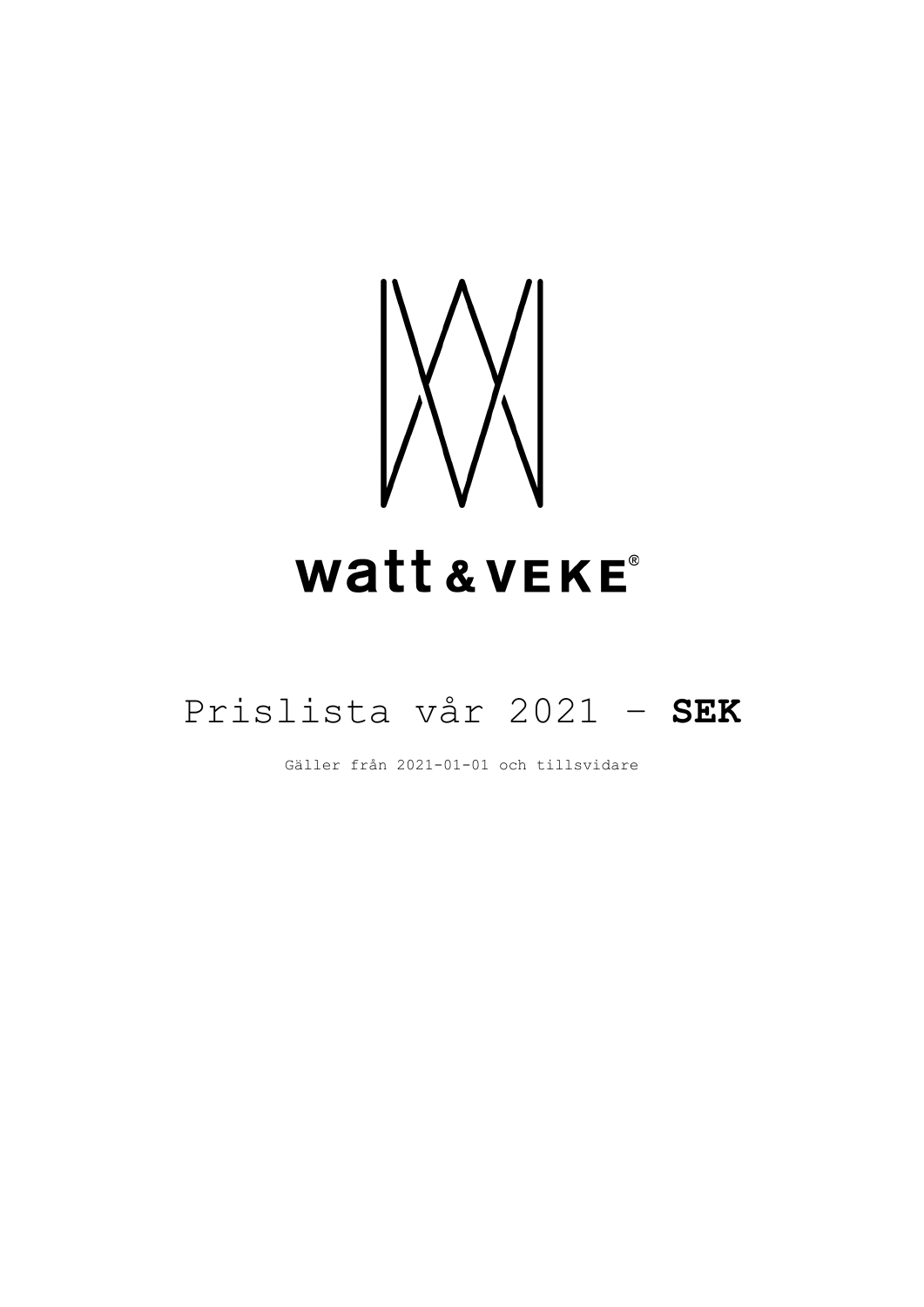**SVERIGE** Fraktvillkor

#### **Betalningsvillkor**

30 dagar netto efter godkänd kreditkontroll. Dröjsmålsränta 10% debiteras obetalda fakturor efter förfallodatum samt 60 SEK i påminnelseavgift.

### **Transportskador**

Vid eventuella transportskador ska det noteras på transportbolagets fraktkvittens vid leveransmottagandet och därefter anmälas till Watt&Veke.

#### **Reklamationer**

Reklamationer på produkterna ska anmälas till Watt&Veke utan dröjsmål.

#### **Reservationer**

Med reservation för slutförsäljning och eventuella tryckfel. Färger i broschyrerna är inte exakta och mindre skillnader i design kan förekomma. Vi förbehåller oss rätten till prisändringar utan föregående avisering.

Samtliga priser är exkl. moms om inget annat anges.

Vi säljer pappstjärnor och ljuskällor endast i hela pack.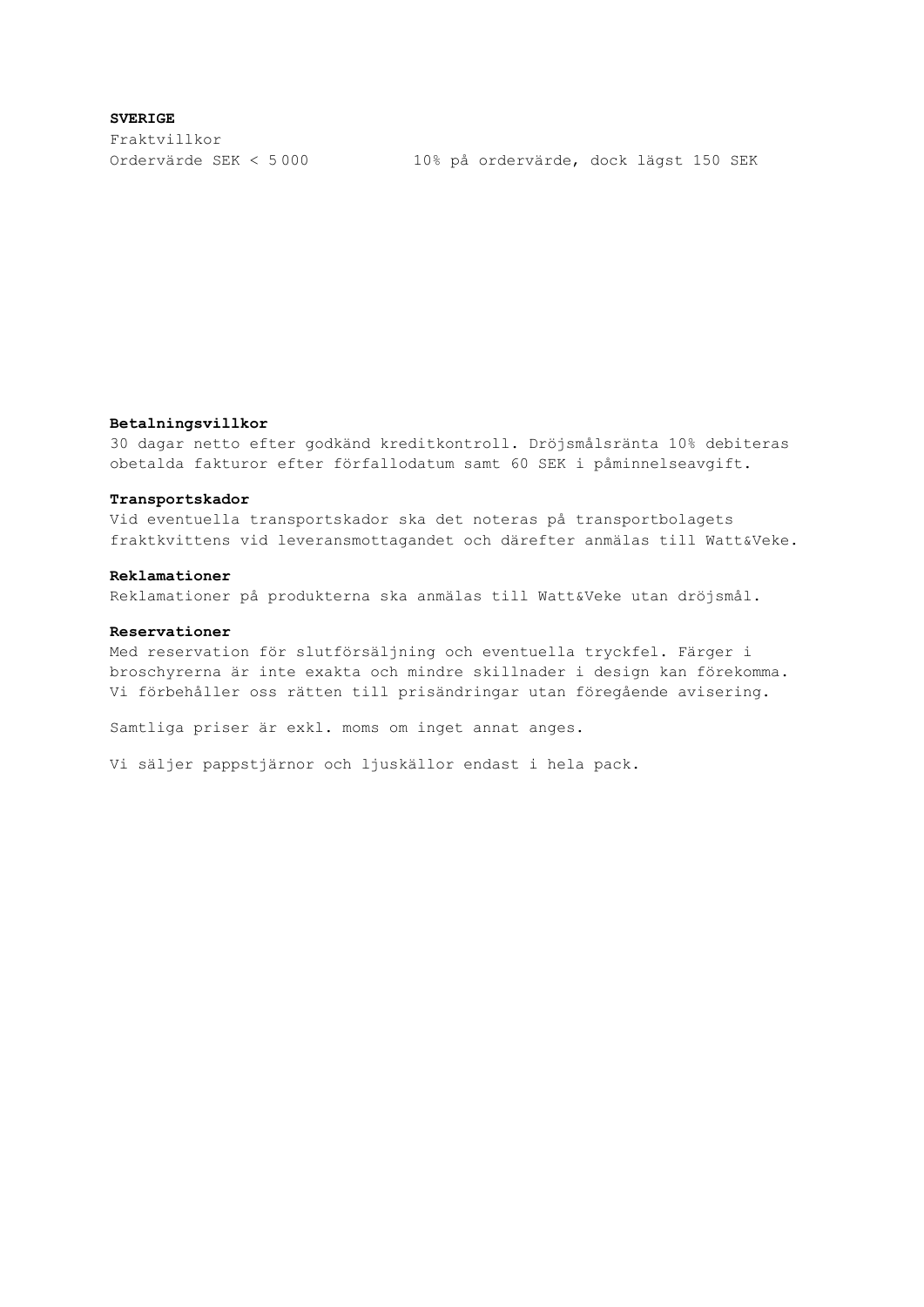|                                                      |                        |                                |                     | Rek. utpris |
|------------------------------------------------------|------------------------|--------------------------------|---------------------|-------------|
| Artikelnamn                                          | <b>Artikelkod</b>      | <b>EAN-kod</b>                 | Pack                | exkl.moms   |
| Aino 100 red                                         | P01110095              | 7340044228330                  | 5                   | 439         |
| Aino 100 white                                       | P01110001              | 7340044228323                  | 5                   | 439         |
| Aino 44 black                                        | P0114410               | 7340044222154                  | 10                  | 151         |
| Aino 44 red                                          | P0114495               | 7340044222178                  | 10                  | 151         |
| Aino 44 white                                        | P0114401               | 7340044222161                  | 10                  | 151         |
| Aino 60 black                                        | P0116010               | 7340044222185                  | 10                  | 207         |
| Aino 60 red                                          | P0116095               | 7340044203863                  | 10                  | 207         |
| Aino 60 white                                        | P0116001               | 7340044203856                  | 10                  | 207         |
| Aino 80 black                                        | P0118010               | 7340044222192                  | 10                  | 239         |
| Aino $80$ red<br>Aino 80 white                       | P0118095<br>P0118001   | 7340044207052<br>7340044207069 | 10                  | 239<br>239  |
| Alex small brass                                     | T5070812               | 7340044221799                  | 10<br>4             | 439         |
| Alfonso                                              | B251505                | 7340044225865                  | $\overline{4}$      | 439         |
| Andersson copper                                     | B56568A62              | 7340044220693                  | 1                   | 799         |
| Andrea clear                                         | B962500                | 7340044227098                  | 4                   | 559         |
| Angel                                                | P1061000               | 7340044230098                  | 10                  | 119         |
| Angelica brass - set of 4                            | CH0513                 | 7340044227524                  | $\overline{4}$      | 1 2 7 9     |
| Angelica chrome - set of 4                           | CH0517                 | 7340044229078                  | 4                   | 1 2 7 9     |
| Anna 40 cotton jersey                                | T7/40/12/01            | 7340044228934                  | 1                   | 2 1 5 9     |
| Anna 60 cotton jersey                                | T7/60/12/01            | 7340044228941                  | 1                   | 2639        |
| Anna 80 cotton jersey                                | T7/80/12/01            | 7340044228958                  | 1                   | 3 0 3 9     |
| Avocado brass                                        | CH0613                 | 7340044227531                  | $\overline{2}$      | 799         |
| Avocado chrome                                       | CH0617                 | 7340044229085                  | $\overline{2}$      | 799         |
| Bailey black chrome<br>Basic cone 18 black           | B16305A17              | 7340044226879                  | 2<br>6              | 1 0 3 9     |
| Basic cone 18 natural                                | B18/77/10<br>B18/77/00 | 7391699145114<br>7391699121026 | 6                   | 159<br>159  |
| Basic cone 18 white                                  | B18/77/01              | 7391699121019                  | 6                   | 159         |
| Basic cone 21 black                                  | B21/77/10              | 7391699145121                  | 6                   | 183         |
| Basic cone 21 natural                                | B21/77/00              | 7391699121002                  | 6                   | 183         |
| Basic cone 21 white                                  | B21/77/01              | 7391699120999                  | 6                   | 183         |
| Basic cone 23 black                                  | B223/77/10             | 7391699145138                  | 6                   | 223         |
| Basic cone 23 grey                                   | B223/77/05             | 7340044209759                  | 6                   | 111         |
| Basic cone 23 natural                                | B223/77/00             | 7391699120982                  | 6                   | 223         |
| Basic cone 23 white                                  | B223/77/01             | 7391699120975                  | 6                   | 223         |
| Basic flat 30 white                                  | B30/77/01              | 7340044229740                  | 6                   | 199         |
| Basic flat 36 white                                  | B36/77/01              | 7340044229757                  | 6                   | 279         |
| Basic flat 42 white<br>Basic oval 20 black           | B42/77/01<br>B20/77/10 | 7340044229764                  | 6<br>6              | 359<br>183  |
| Basic oval 20 natural                                | B20/77/00              | 7391699145145<br>7391699153263 | 6                   | 183         |
| Basic oval 20 white                                  | B20/77/01              | 7391699120968                  | 6                   | 183         |
| Basic oval 23 black                                  | B23/77/10              | 7391699145152                  | 6                   | 199         |
| Basic oval 23 natural                                | B23/77/00              | 7391699153270                  | 6                   | 199         |
| Basic oval 23 white                                  | B23/77/01              | 7391699120951                  | 6                   | 199         |
| Basic oval 26 black                                  | B26/77/10              | 7340044214913                  | 6                   | 239         |
| Basic oval 26 natural                                | B26/77/00              | 7340044214944                  | 6                   | 239         |
| Basic oval 26 white                                  | B26/77/01              | 7340044214920                  | 6                   | 239         |
| Basic oval 33 black                                  | B33/77/10              | 7340044214951                  | $\overline{4}$      | 319         |
| Basic oval 33 natural                                | B33/77/00              | 7340044215026                  | 4                   | 319         |
| Basic oval 33 white                                  | B33/77/01              | 7340044214968                  | 4                   | 319         |
| Basic oval 38 black<br>Basic oval 38 natural         | B38/77/10<br>B38/77/00 | 7340044215019                  | $\overline{4}$<br>4 | 383         |
| Basic oval 38 white                                  | B38/77/01              | 7340044215002<br>7340044214982 | 4                   | 383<br>383  |
| Basic reading 16 white                               | G16/77/01              | 7340044202385                  | 6                   | 63          |
| Basic rectangular 20 grey                            | B2012/77/05            | 7340044209858                  | 6                   | 103         |
| Basic rectangular 22 black                           | B2214/77/10            | 7391699145107                  | 6                   | 223         |
| Basic rectangular 22 natural                         | B2214/77/00            | 7391699153256                  | 6                   | 223         |
| Basic rectangular 22 white                           | B2214/77/01            | 7391699121040                  | 6                   | 223         |
| Basic straight 17 natural                            | B17/23/00              | 7340044202408                  | 6                   | 183         |
| Basic straight 17 white                              | B17/23/01              | 7340044202415                  | 6                   | 183         |
| Basic straight 20 natural                            | B20/23/00              | 7340044202446                  | 6                   | 223         |
| Basic straight 20 white                              | B20/23/01              | 7340044202439                  | 6                   | 223         |
| Basic straight 28 natural                            | B28/23/00              | 7340044202491                  | $\overline{4}$      | 279         |
| Basic straight 28 white                              | B28/23/01              | 7340044202484                  | 4                   | 279         |
| Basic straight 33 black                              | B33/23/10              | 7340044202538                  | $\overline{4}$      | 383         |
| Basic straight 33 natural<br>Basic straight 33 white | B33/23/00<br>B33/23/01 | 7340044202521<br>7340044202514 | $\overline{4}$<br>4 | 383<br>383  |
|                                                      |                        |                                |                     |             |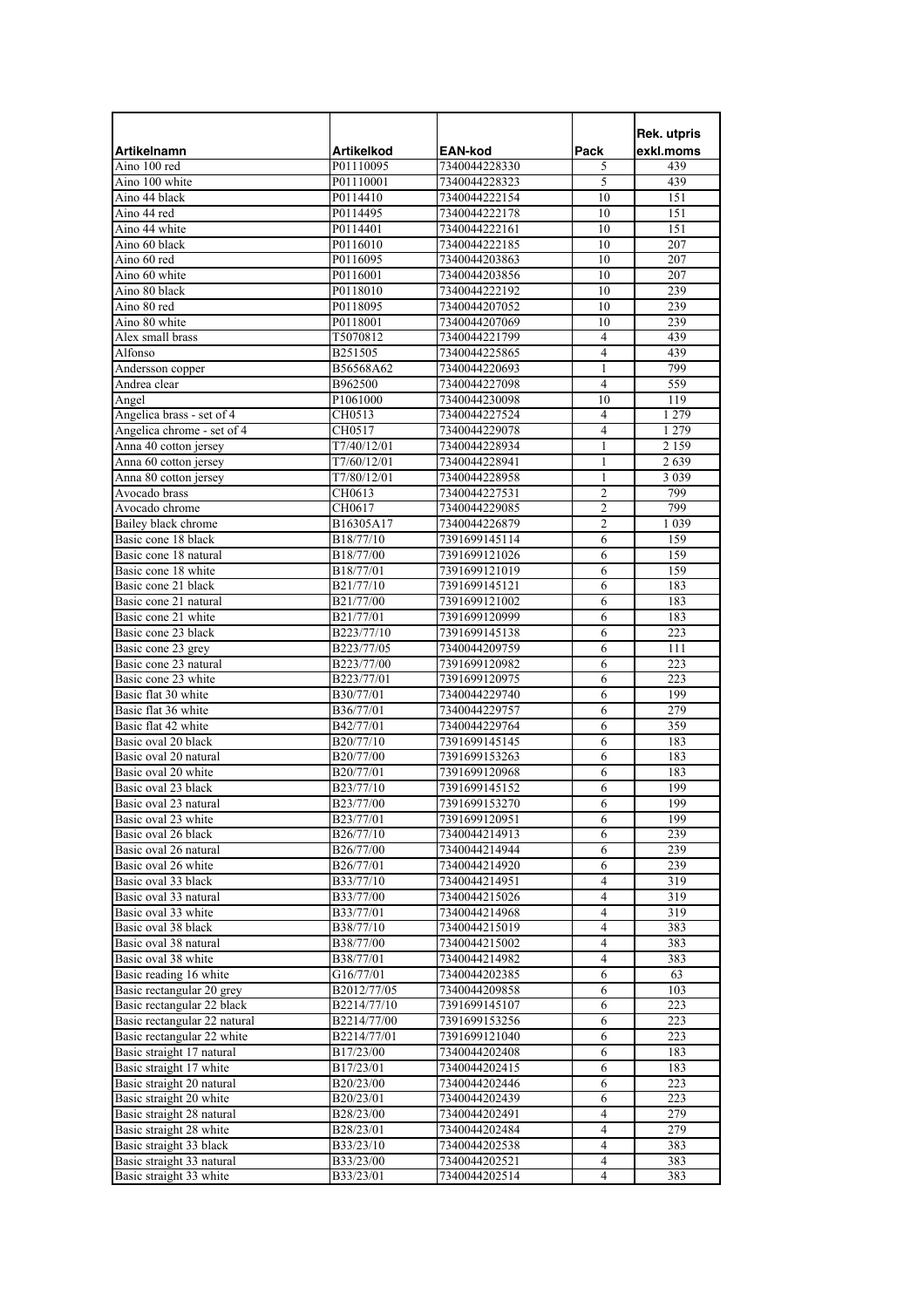|                                                              |                      |                                |                              | Rek. utpris        |
|--------------------------------------------------------------|----------------------|--------------------------------|------------------------------|--------------------|
| Artikelnamn                                                  | Artikelkod           | EAN-kod                        | Pack                         | exkl.moms          |
| Basic straight 42 black                                      | B42/23/10            | 7340044202545                  | 4                            | 479                |
| Basic straight 42 natural                                    | B42/23/00            | 7340044202552                  | 4                            | 479                |
| Basic straight 42 white                                      | B42/23/01            | 7340044202569                  | 4                            | 479                |
| Basic straight 50 black                                      | B50/23/10            | 7340044202590                  | $\overline{4}$               | 679                |
| Basic straight 50 natural                                    | B50/23/00            | 7340044202583                  | 4                            | 679                |
| Basic straight 50 white                                      | B50/23/01            | 7340044202576                  | $\overline{4}$               | 679                |
| Beata 44 red                                                 | P0964495             | 7340044229948                  | 10                           | 79                 |
| Beata 44 white                                               | P0964401             | 7340044229931                  | 10                           | 79                 |
| Beata 60 red<br>Beata 60 white                               | P0966095<br>P0966001 | 7340044229924                  | 10<br>10                     | 119<br>119         |
| Beatrix 72 red                                               | P057231              | 7340044229917<br>7391699164290 | 10                           | 95                 |
| Beatrix 72 white                                             | P057210              | 7391699164320                  | 10                           | 95                 |
| <b>Billy</b>                                                 | B13809               | 7340044227647                  | $\overline{4}$               | 799                |
| Boll 40 oval cotton jersey                                   | T124001              | 7340044223830                  | $\mathbf{1}$                 | 1 3 5 9            |
| Boll 65 oval cotton jersey                                   | T126501              | 7340044223847                  | 1                            | 1839               |
| Boris 50 dark grey                                           | P0695093             | 7340044228392                  | 10                           | 239                |
| Boris 50 gold                                                | P0695011             | 7340044228385                  | 10                           | 239                |
| Boris 50 light grey                                          | P0695094             | 7340044228415                  | 10                           | 239                |
| Boris 50 petrolium                                           | P0695096             | 7340044228408                  | 10                           | 239                |
| Boris 70 dark grey                                           | P0697093             | 7340044228477                  | 10                           | 319                |
| Boris 70 light grey                                          | P0697094             | 7340044228439                  | 10                           | 319                |
| Boris 70 petrolium                                           | P0697096             | 7340044228453                  | 10                           | 319                |
| Bosse 20                                                     | S222057              | 7340044229733                  | 6                            | 199                |
| Bosse 28                                                     | S222857              | 7340044227982                  | $\overline{4}$               | 279                |
| Bosse 33                                                     | S223357              | 7340044227999                  | $\overline{\mathbf{4}}$      | 359                |
| Bosse 42                                                     | S224257              | 7340044228002                  | 4                            | 559                |
| Box ceiling spot                                             | HW0510<br>HW0410     | 7340044227371<br>7340044227364 | 4<br>$\overline{\mathbf{4}}$ | 1679<br>2 5 5 9    |
| Box floor spot black<br>Box floor spot white                 | HW0401               | 7340044227357                  | $\overline{4}$               | 2 5 5 9            |
| <b>Buster floor black</b>                                    | G6844610             | 7340044229122                  | $\overline{c}$               | $2\overline{199}$  |
| Buster floor natural                                         | G6844600             | 7340044229139                  | $\overline{2}$               | 2 1 9 9            |
| Buster pendant black                                         | T5871310             | 7340044228965                  | $\overline{c}$               | 2 1 1 9            |
| Buster pendant natural                                       | T5871300             | 7340044228972                  | $\overline{c}$               | 2 1 1 9            |
| <b>Buster</b> table black                                    | B6844610             | 7340044229108                  | $\overline{4}$               | 1 1 1 9            |
| Buster table natural                                         | B6844600             | 7340044229115                  | $\overline{4}$               | 1 1 1 9            |
| Cable 3.5 m white                                            | P999910              | 7391699116527                  | 1                            | 87                 |
| Cable 5 m white with switch                                  | P885010              | 7391699099851                  | $\mathbf{1}$                 | 127                |
| Cable 5m transparent w.switch                                | P885010-T            | 7391699166003                  | $\mathbf{1}$                 | 127                |
| Ceiling cable set black E27                                  | U/13/10              | 7340044201517                  | 1                            | 167                |
| Ceiling cable set white E14                                  | U/13/01/E14          | 7340044209032                  | $\mathbf{1}$                 | 151                |
| Ceiling cable set white E27<br>Ceiling cup cl. ll /porcelain | U/13/01<br>U1702     | 7340044201524<br>7340044216504 | $\mathbf{1}$<br>1            | 167<br>39          |
| Cindy clear                                                  | T102500              | 7340044223762                  | 1                            | 1 5 9 9            |
| Claire antique brass                                         | B17115212            | 7340044226923                  | 2                            | 1 2 7 9            |
| Claire black                                                 | B17115210            | 7340044226916                  | 2                            | 959                |
| Clarence 40                                                  | S594000              | 7340044227272                  | $\mathbf{1}$                 | 399                |
| Cliff                                                        | B <sub>1013</sub>    | 7340044227753                  | 1                            | 1 1 9 9            |
| Como large brass                                             | B0114513             | 7340044217686                  | 2                            | 1 3 5 9            |
| Crown 3                                                      | CH0113               | 7340044227463                  | $\overline{c}$               | 1759               |
| Curtis floor                                                 | G1553412             | 7340044223342                  | 1                            | 4 5 5 9            |
| Dallas                                                       | B1584210             | 7340044229054                  | 4                            | 1 3 5 9            |
| Deborah floor black                                          | G1229310             | 7340044226855                  | $\mathbf{1}$                 | 3 4 3 9            |
| Deborah floor brass                                          | G12293               | 7340044224837                  | 1                            | 3 4 3 9            |
| Deborah table L black                                        | B12293L10            | 7340044226831                  | 4                            | 1519               |
| Deborah table L brass<br>Deborah table L matt silver         | B12293L<br>B1229317L | 7340044223403<br>7340044229283 | $\overline{4}$<br>4          | 1 5 1 9<br>1 5 1 9 |
| Deborah table S black                                        | B1229310S            | 7340044225544                  | 4                            | $1\overline{039}$  |
| Deborah table S brass                                        | B12293S              | 7340044223397                  | $\overline{4}$               | 1 0 3 9            |
| Deborah table S matt silver                                  | B1229317S            | 7340044229290                  | 4                            | 1 0 3 9            |
| Deborah table XL black                                       | B12293XL10           | 7340044226848                  | 2                            | 2 2 3 9            |
| Deborah table XL brass                                       | B12293XL             | 7340044225711                  | $\mathfrak{2}$               | 2 2 3 9            |
| Eldig 52 white                                               | P0655201             | 7340044226688                  | 5                            | 479                |
| Eldig 70 white                                               | P0657001             | 7340044228347                  | 5                            | 519                |
| Ella 20 black                                                | S062010              | 7340044229597                  | 6                            | 279                |
| Ella 20 mole                                                 | S062030              | 7340044229580                  | 6                            | 279                |
| Ella 20 natural                                              | S062000              | 7340044229238                  | 6                            | 279                |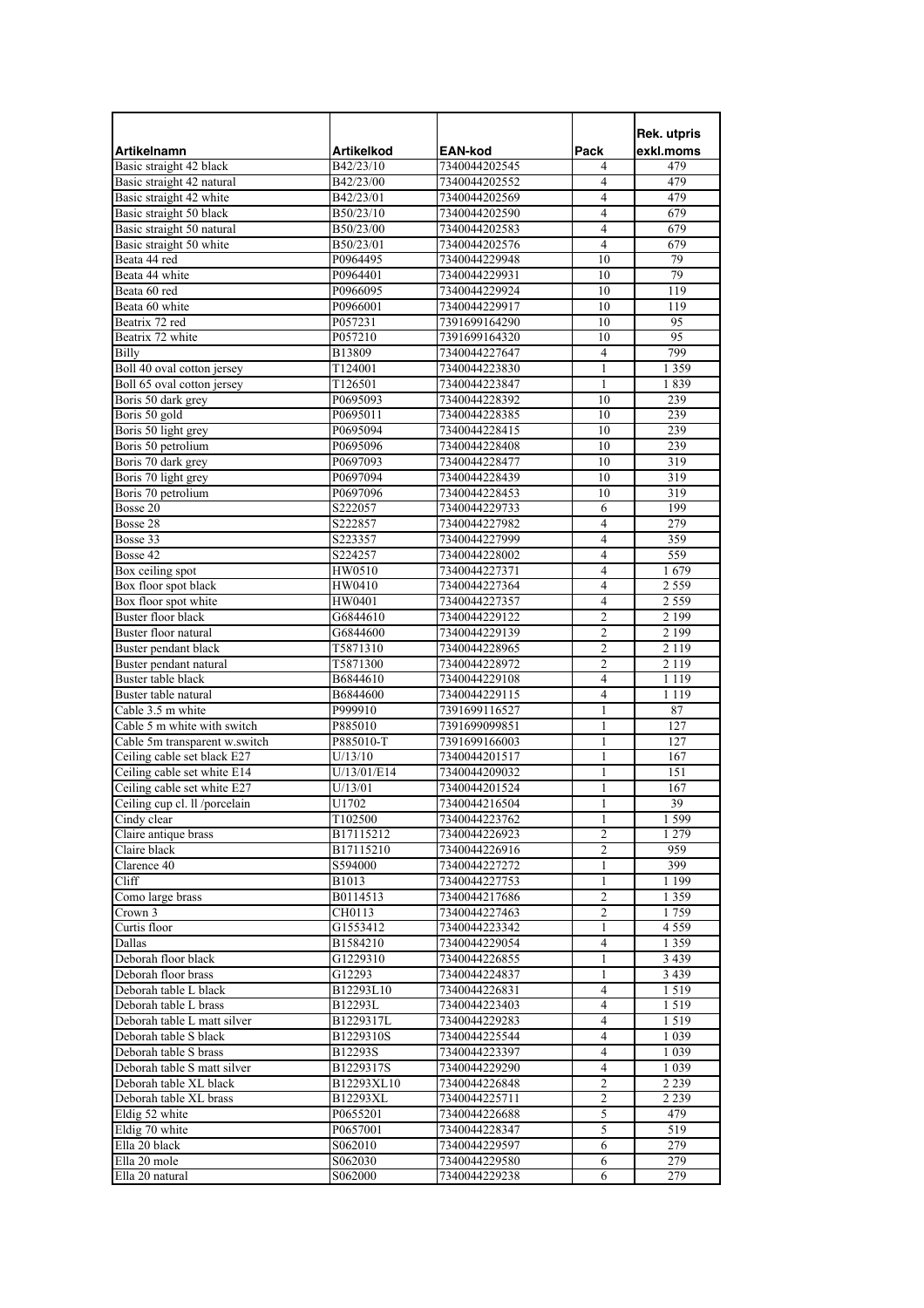|                                                 |                      |                                |                | Rek. utpris  |
|-------------------------------------------------|----------------------|--------------------------------|----------------|--------------|
| Artikelnamn                                     | Artikelkod           | EAN-kod                        | Pack           | exkl.moms    |
| Ella 20 white                                   | S062001              | 7340044229221                  | 6              | 279          |
| Ella 26 black                                   | S062610              | 7340044229610                  | 6              | 399          |
| Ella 26 mole                                    | S062630              | 7340044229603                  | 6              | 399          |
| Ella 26 natural                                 | S062600              | 7340044229252                  | 6              | 399          |
| Ella 26 white                                   | S062601              | 7340044229245                  | 6              | 399          |
| Ella 33 black                                   | S063310              | 7340044229634                  | 6              | 559          |
| Ella 33 mole                                    | S063330              | 7340044229627                  | 6              | 559          |
| Ella 33 natural                                 | S063300              | 7340044229276                  | 6              | 559          |
| Ella 33 white                                   | S063301              | 7340044229269                  | 6              | 559          |
| Ellie                                           | CH0813               | 7340044228224                  | 4              | 399          |
| Ellipse 65 grey                                 | T116505              | 7340044228187                  | $\mathbf{1}$   | 1839         |
| Ellipse 65 linen natural                        | T096502              | 7340040230283                  | 1              | 1839         |
| Ellipse 65 linen sand<br>Ellipse 65 linen white | T096590              | 7340040230290                  | 1              | 1839         |
| Ellipse 65 sand                                 | T096501              | 7340040230276<br>7340044228200 | $\mathbf{1}$   | 1839<br>1839 |
| Ellipse 65 white                                | T116590<br>T116501   | 7340044223823                  | 1<br>1         | 1839         |
| Ellipse 80 white                                | T118001              | 7340044223816                  | $\mathbf{1}$   | 2319         |
| Elsa $60$ gold                                  | P0866011             | 7340044229382                  | 5              | 519          |
| Elsa 60 silver                                  | P0866006             | 7340044229399                  | $\overline{5}$ | 519          |
| Elvira top star                                 | P1012001             | 7340044230043                  | 5              | 239          |
| Elvira 45 white                                 | P0844501             | 7340044229337                  | 5              | 399          |
| Emma                                            | B1007                | 7340044227760                  | $\mathbf{1}$   | 759          |
| Erica 19 cream/gold                             | S521902              | 7340044225148                  | 6              | 319          |
| Erica 19 grey/gold                              | S521905              | 7340044225124                  | 6              | 319          |
| Erica 29 cream/gold                             | S522902              | 7340044225179                  | 6              | 639          |
| Erica 29 grey/gold                              | S522905              | 7340044225155                  | 6              | 639          |
| Erica 40 cream/gold                             | S524002              | 7340044225209                  | 2              | 799          |
| Erica 40 grey/gold                              | S524005              | 7340044225186                  | $\overline{2}$ | 799          |
| Esbjörn 28                                      | S232881              | 7340044228019                  | $\overline{4}$ | 279          |
| Esbjörn 33                                      | S233381              | 7340044228026                  | 4              | 359          |
| Esbjörn 42                                      | S234281              | 7340044228033                  | $\overline{4}$ | 559          |
| Espresso                                        | B14854               | 7340044226732                  | $\overline{c}$ | 999          |
| Feather 40 silver                               | S134006              | 7340044227951                  | 1<br>10        | 399          |
| Flake<br>Flower                                 | P1042001<br>P1032001 | 7340044230074<br>7340044230067 | 10             | 55<br>55     |
| Frans large                                     | B1841021L            | 7340044227715                  | $\overline{c}$ | 879          |
| Freja 50 black                                  | P0956000             | 7340044229900                  | 5              | 559          |
| Gabrielle                                       | B1565517             | 7340044225698                  | $\overline{2}$ | 799          |
| Gloria silver                                   | J103006              | 7340044224301                  | 10             | 103          |
| Greta 44 white                                  | P0884401             | 7340044229443                  | 10             | 127          |
| Greta 60 white                                  | P0886001             | 7340044229450                  | 10             | 151          |
| Greta 80 white                                  | P0888001             | 7340044229467                  | 10             | 215          |
| Hathi 40                                        | S244054              | 7340044228996                  | $\mathbf{1}$   | 719          |
| Helix shiny brass - set of 2                    | CH0413               | 7340044228217                  | $\overline{4}$ | 399          |
| Helix shiny chrome - set of 2                   | CH0417               | 7340044227517                  | 4              | 399          |
| Henry wall white                                | V166401              | 7340044223441                  | $\mathbf{1}$   | 1 5 9 9      |
| Herman                                          | J172519              | 7340044226237                  | $\overline{4}$ | 239          |
| Hive copper                                     | F1412868             | 7340044220228                  | 10             | 79           |
| Hjördis 60 red                                  | P0586095             | 7340044226541                  | 10             | 95<br>959    |
| Hope large opal                                 | T002201              | 7340044228163                  | 1              |              |
| Hummingbird 40<br>Hunter 19                     | S144081<br>S511904   | 7340044227975<br>7340044225094 | 1<br>6         | 559<br>159   |
| Hunter <sub>29</sub>                            | S512904              | 7340044225100                  | 6              | 319          |
| Indira 60 white/gold glitter                    | P0666085             | 7340044226701                  | 10             | 103          |
| Indira 60 white/red glitter                     | P0666084             | 7340044226718                  | 10             | 103          |
| Indira 60 white/silver glitter                  | P0666086             | 7340044226725                  | 10             | 103          |
| Ingrid 60 white                                 | T8/60/11/01/         | 7340044216528                  | $\mathbf{1}$   | 2639         |
| Iris 80 silver/gold                             | P0318045             | 7340044223908                  | 10             | 119          |
| Is 60 white                                     | P0723302             | 7340044215071                  | 5              | 439          |
| Isadora 80 blue                                 | P0148054             | 7340044222307                  | 10             | 159          |
| Isadora 80 burgundy                             | P0148048             | 7340044222314                  | 10             | 159          |
| Isadora 80 green                                | P0148004             | 7340044223946                  | 10             | 159          |
| Isadora 80 grey                                 | P0148005             | 7340044222321                  | 10             | 159          |
| Java                                            | B11932               | 7340044226763                  | $\overline{4}$ | 719          |
| Jewel                                           | B293506              | 7340044227722                  | $\overline{4}$ | 759          |
| Jing floor                                      | G1565317             | 7340044225674                  | 2              | 1 1 5 9      |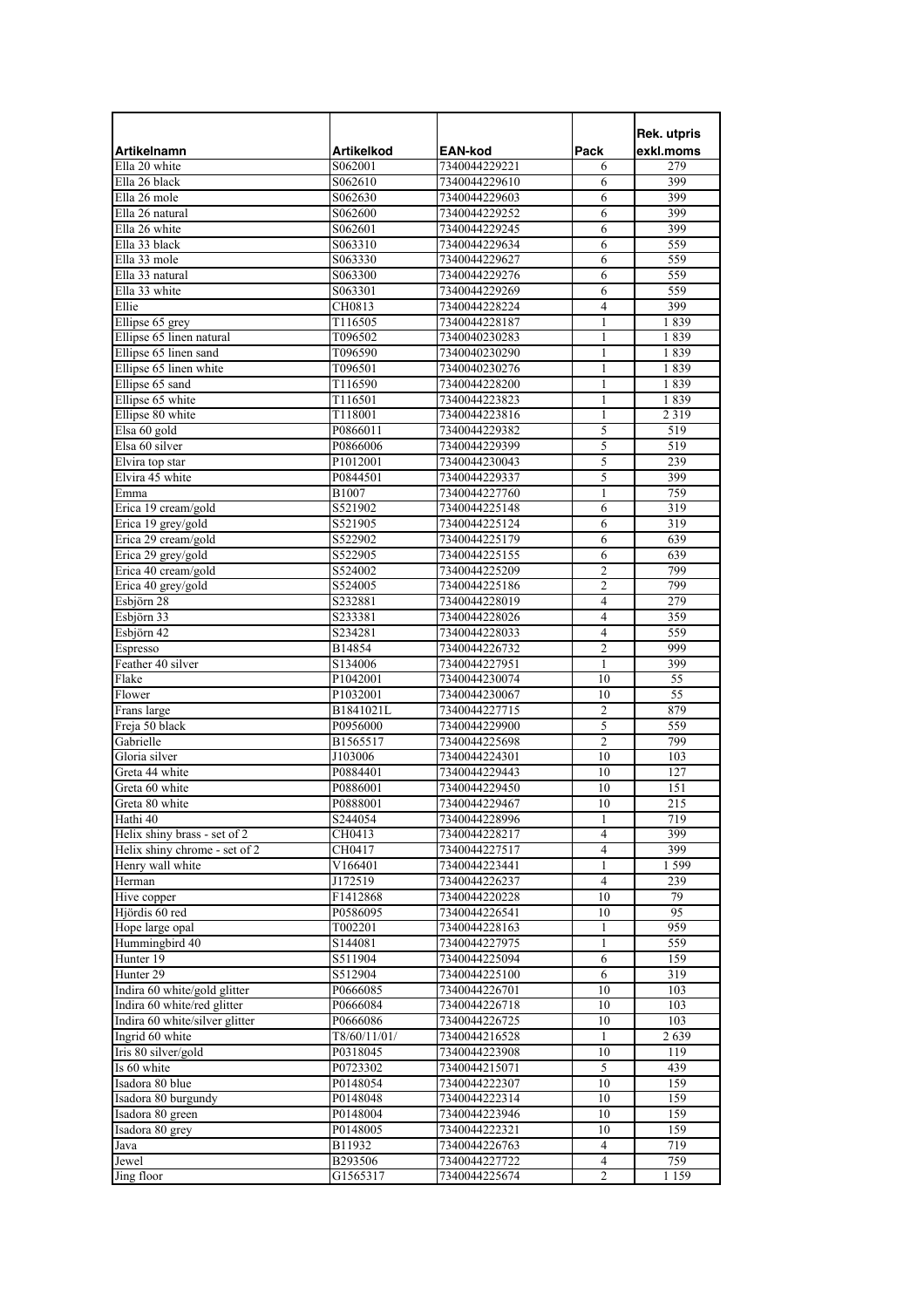|                                                        |                          |                                |                                  | Rek. utpris |
|--------------------------------------------------------|--------------------------|--------------------------------|----------------------------------|-------------|
| Artikelnamn                                            | Artikelkod               | <b>EAN-kod</b>                 | Pack                             | exkl.moms   |
| Jing large                                             | B1565317L                | 7340044225667                  | 4                                | 479         |
| Jing small                                             | B156517S                 | 7340044225650                  | 6                                | 319         |
| Jones large brass                                      | B12873L12                | 7340044224714                  | $\overline{4}$                   | 639         |
| Jones large matt silver                                | B12873L17                | 7340044224721                  | $\overline{4}$                   | 639         |
| Jordan floor brass                                     | G1065412                 | 7340044224806                  | $\mathbf{1}$                     | 2079        |
| Jubilee 80 white                                       | P0028001                 | 7340044227456                  | 10                               | 159         |
| Julia 100 blush                                        | P05210089                | 7340044228880                  | 5                                | 319         |
| Julia 100 sage                                         | P05210055                | 7340044228897                  | 5                                | 319         |
| Julia 60 mole                                          | P0526060                 | 7340044228354                  | 10                               | 199         |
| Julia 60 sage                                          | P0526055                 | 7340044226527                  | 10                               | 199         |
| Julia 60 white<br>Karl Filip                           | P0526001                 | 7340044228361                  | 10                               | 199         |
| Karla top star                                         | T804501<br>P1022001      | 7340044228125<br>7340044230050 | 1<br>$\overline{5}$              | 1759<br>239 |
| Katja 70 green                                         | P0797004                 | 7340044228538                  | 10                               | 159         |
| Katja 70 red                                           | P0797095                 | 7340044228521                  | 10                               | 159         |
| Katja 70 white                                         | P0797001                 | 7340044228514                  | 10                               | 159         |
| Kelly long black                                       | V1047210                 | 7340044229047                  | $\overline{2}$                   | 1519        |
| Kelly long gold                                        | V1047212                 | 7340044229030                  | $\overline{2}$                   | 1519        |
| Kelly short black                                      | V1047110                 | 7340044229023                  | $\overline{4}$                   | 1 1 1 9     |
| Kelly short gold                                       | V1047112                 | 7340044229016                  | $\overline{4}$                   | 1 1 1 9     |
| Leah 50 black                                          | P0946000                 | 7340044229894                  | 5                                | 559         |
| LED classic clear E27 7,5W                             | LED4713493               | 6435200242983                  | 10                               | 111         |
| LED classic opal E27 8W                                | LED4713702               | 6435200243164                  | 10                               | 111         |
| LED G9 frosted warm white                              | LEDG901                  | 7340044226152                  | 10                               | 111         |
| LED globe clear 125 E27 2W                             | LED4713487               | 6435200242860                  | $\overline{4}$                   | 127         |
| LED globe clear 125 E27 4W                             | LED4713495               | 6435200243027                  | $\overline{4}$                   | 143         |
| LED globe clear 95 E27 2W                              | LED4713486               | 6435200242846                  | $\overline{4}$                   | 111         |
| LED globe clear 95 E27 4W<br>LED globe gold 125 E27 5W | LED4713494<br>LED4711592 | 6435200243003<br>6435200215789 | $\overline{4}$<br>$\overline{4}$ | 127<br>183  |
| LED globe gold 95 E27 5W                               | LED4711591               | 6435200215765                  | $\overline{4}$                   | 167         |
| LED globe opal 125 E27 6W                              | LED425486                | 8712879136736                  | 5                                | 239         |
| LED reflector GU10 4W 2-p                              | LED4717497               | 6435200214966                  | $\overline{4}$                   | 199         |
| LED small clear E14 5,5W                               | LED4713490               | 6435200242921                  | 10                               | 79          |
| LED small clear E27 4W                                 | LED4713491               | 6435200242945                  | 10                               | 79          |
| LED small opal E14 3W                                  | LED4713497               | 6435200243065                  | 10                               | 63          |
| LED small opal E27 3W                                  | LED4713498               | 6435200243089                  | 10                               | 63          |
| LED T22 pear E14 2W white                              | C941430141               | 7340044225452                  | 10                               | 79          |
| LED T26 E14 frost. warm white                          | LEDT2601                 | 7340044226145                  | 10                               | 103         |
| LED tip candle gold E14 3.5W                           | LED474494                | 8712879136842                  | 5                                | 79          |
| Leopard 26 oval<br>Linie 44 red/Kalix white            | S252698                  | 7340044229702                  | 6                                | 399         |
| Linn 40 natural                                        | B214401                  | 7340044219864                  | $\overline{4}$<br>5              | 303<br>719  |
| Linnea 60 red                                          | P0984000<br>P0396095     | 7340044230012<br>7340044226466 | 10                               | 103         |
| Lola 20 black                                          | S532010                  | 7340044228040                  | 6                                | 239         |
| Lola 20 burgundy                                       | S532048                  | 7340044227012                  | 6                                | 159         |
| Lola 20 cream                                          | S532002                  | 7340044225971                  | 6                                | 239         |
| Lola 20 gold                                           | S532011                  | 7340044225995                  | 6                                | 239         |
| Lola 20 sage                                           | S532055                  | 7340044225988                  | 6                                | 239         |
| Lola 20 silver                                         | S532006                  | 7340044228088                  | 6                                | 239         |
| Lola 26 black                                          | S532610                  | 7340044228057                  | 4                                | 319         |
| Lola 26 burgundy                                       | S532648                  | 7340044227036                  | 4                                | 239         |
| Lola 26 cream                                          | S532602                  | 7340044226008                  | $\overline{4}$                   | 319         |
| Lola 26 gold                                           | S532611                  | 7340044226022                  | 4                                | 319         |
| Lola 26 sage                                           | S532655                  | 7340044226015                  | 4<br>$\overline{4}$              | 319<br>319  |
| Lola 26 silver<br>Lola 33 black                        | S532606<br>S533310       | 7340044228095<br>7340044228064 | $\overline{4}$                   | 479         |
| Lola 33 blue                                           | S533354                  | 7340044227043                  | 4                                | 319         |
| Lola 33 burgundy                                       | S533348                  | 7340044227050                  | $\overline{4}$                   | 319         |
| Lola 33 cream                                          | S533202                  | 7340044226039                  | $\overline{4}$                   | 479         |
| Lola 33 gold                                           | S533211                  | 7340044226053                  | 4                                | 479         |
| Lola 33 sage                                           | S533255                  | 7340044226046                  | $\overline{4}$                   | 479         |
| Lola 33 silver                                         | S533306                  | 7340044228101                  | 4                                | 479         |
| Lola 42 blue                                           | S534254                  | 7340044227067                  | $\overline{c}$                   | 399         |
| Lola 42 burgundy                                       | S534248                  | 7340044227074                  | $\overline{2}$                   | 399         |
| Lola 42 cream                                          | S534202                  | 7340044226060                  | 2                                | 519         |
| Lola 42 gold                                           | S534211                  | 7340044226084                  | 2                                | 519         |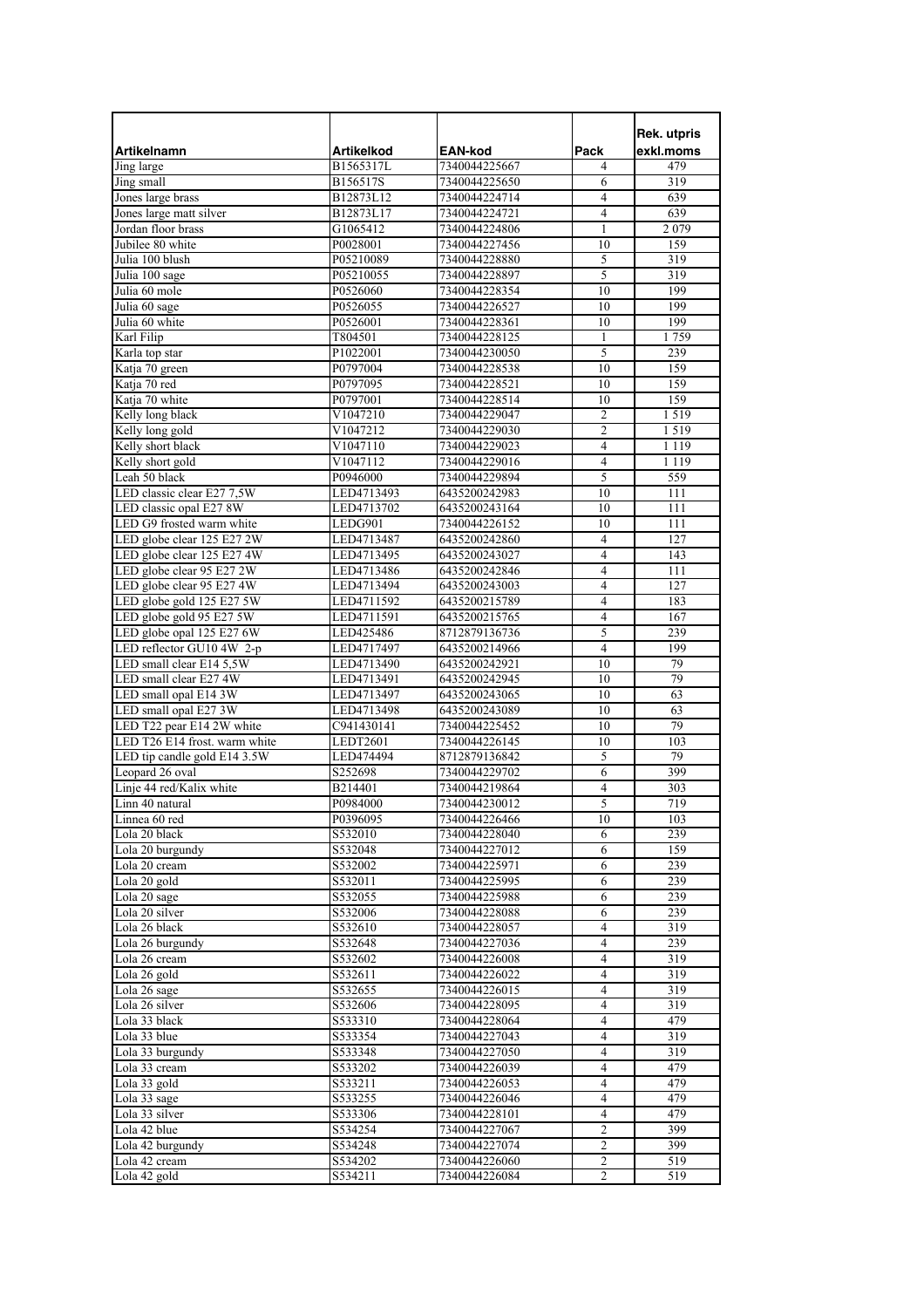|                                       |                           |                                |                                   | Rek. utpris |
|---------------------------------------|---------------------------|--------------------------------|-----------------------------------|-------------|
| Artikelnamn                           | Artikelkod                | <b>EAN-kod</b>                 | Pack                              | exkl.moms   |
| Lola 42 sage                          | S534255                   | 7340044226077                  | $\overline{2}$                    | 519         |
| Lola 42 silver                        | S534206                   | 7340044228118                  | $\overline{2}$                    | 519         |
| Lotus 44 white                        | P0914401                  | 7340044229856                  | 5                                 | 559         |
| Lovisa 50 gold                        | P0936000                  | 7340044229849                  | 5                                 | 559         |
| Ludde black chrome/opal               | B789510                   | 7340044225803                  | $\overline{4}$                    | 319         |
| Ludwig 44 silver/gold                 | P154406                   | 7340044217105                  | 10                                | 119         |
| Ludwig 44 white/silver                | P0134486                  | 7340044228248                  | 10                                | 119         |
| Ludwig 60 silver/silver               | P0136006                  | 7340044210342                  | 10                                | 143         |
| Ludwig 60 white/silver                | P0136086                  | 7340044228255                  | 10                                | 143         |
| Ludwig 80 silver/gold                 | P0138045                  | 7340044206895                  | 10                                | 159         |
| Ludwig 80 white/silver                | P0138086                  | 7340044228262                  | 10                                | 159         |
| Maja 60 black                         | P0896010                  | 7340044229498                  | 5                                 | 559         |
| Maja 60 gold                          | P0896011                  | 7340044229504                  | 5                                 | 559         |
| Maja 60 red                           | P0896095                  | 7340044229870                  | 5                                 | 559         |
| Maja 60 white                         | P0896001                  | 7340044229481                  | 5                                 | 559         |
| Mange 80 grey/gold                    | P0908005                  | 7340044229542                  | 10                                | 183         |
| Manuela                               | <b>B</b> 10305            | 7340044225902                  | $\overline{4}$                    | 439         |
| Marta 60 brown<br>Maurice 50          | P0926000                  | 7340044229863                  | 5                                 | 799         |
| Micro 20 battery copper               | S445002<br>P074012062/BAT | 7340044223601<br>7340044217181 | $\overline{2}$<br>$\overline{15}$ | 719<br>63   |
| Micro 20 battery gold                 | P074012011/BAT            | 7340044220280                  | 15                                | 63          |
| Micro 80 copper                       | P075018062                | 7340044217198                  | 5                                 | 199         |
| Micro 8x20 copper                     | P0760115062               | 7340044217204                  | 5                                 | 239         |
| Micro Flower 80                       | P075018047                | 7340044220303                  | 5                                 | 159         |
| Micro Star 80                         | P075018000                | 7340044220358                  | 5                                 | 159         |
| Micro Star 8x20                       | P0760115000               | 7340044220365                  | 5                                 | 207         |
| Milano brass                          | B7158913                  | 7340044225636                  | $\overline{4}$                    | 1 1 1 9     |
| Milano chrome                         | B7158917                  | 7340044225629                  | $\overline{4}$                    | 1 1 1 9     |
| Miss Crane                            | B17223                    | 7340044227616                  | $\overline{2}$                    | 1519        |
| Molly 44 white                        | P0834401                  | 7340044229320                  | 5                                 | 399         |
| Nina 19                               | S401910                   | 7340044223526                  | 6                                 | 559         |
| Nina 29                               | S402810                   | 7340044223519                  | 6                                 | 879         |
| Nina 40                               | S404010                   | 7340044223502                  | $\overline{c}$                    | 1 3 5 9     |
| Noel Large                            | J064001                   | 7340044228576                  | 1                                 | 1 0 3 9     |
| Noel Small                            | J063101                   | 7340044228569                  | $\overline{2}$                    | 799         |
| Olivia - set of 8 pcs                 | CH0713                    | 7340044227548                  | $\overline{4}$                    | 599         |
| Oscar ash large                       | B2070L58                  | 7340044225797                  | $\overline{4}$                    | 1 5 9 9     |
| Oslo 60 white<br>Oslo 80 white        | P0816001<br>P0818001      | 7340044228774<br>7340044229306 | 5<br>5                            | 639<br>879  |
| Outdoor cable E27 5m                  | U1310U                    | 7340044228859                  | 1                                 | 239         |
| Paula                                 | B17036                    | 7340044227630                  | $\overline{4}$                    | 719         |
| Peggy                                 | B13316                    | 7340044229009                  | $\overline{2}$                    | 1839        |
| Pelle pendant white                   | T <sub>227001</sub>       | 7340044226985                  | $\overline{c}$                    | 1 0 3 9     |
| Pelle reading black                   | B227010                   | 7340044226954                  | $\overline{2}$                    | 1 2 7 9     |
| Pelle reading white                   | B227001                   | 7340044226961                  | $\overline{2}$                    | 1 2 7 9     |
| Prisma 35 white                       | T253501                   | 7340044229146                  | 1                                 | 1 3 5 9     |
| Prisma 45 white                       | T254501                   | 7340044229153                  | $\mathbf{1}$                      | 1679        |
| Prisma 55 white                       | T255501                   | 7340044229160                  | $\mathbf{1}$                      | 2 1 5 9     |
| REX shiny brass                       | CH0313                    | 7340044227487                  | 4                                 | 319         |
| REX shiny chrome                      | CH0317                    | 7340044227494                  | $\overline{4}$                    | 319         |
| Reykjavik 60 white                    | P0826001                  | 7340044229313                  | 5                                 | 639         |
| Ringo                                 | WV1602                    | 7340044223656                  | 10                                | 23          |
| Ronald 29                             | S412954                   | 7340044226169                  | 6                                 | 319         |
| Sanna 17 burgundy                     | S101748                   | 7340044224868                  | $\overline{4}$                    | 215         |
| Sanna 17 dark grey                    | S101705                   | 7340044224875                  | $\overline{4}$                    | 215         |
| Sanna 17 green                        | S101704                   | 7340044224851                  | $\overline{4}$                    | 215         |
| Sanna 17 pale pink<br>Sanna 17 silver | S101766<br>S101706        | 7340044225919<br>7340044225926 | $\overline{4}$<br>$\overline{4}$  | 215<br>215  |
| Sanna 28 burgundy                     | S102848                   | 7340044224905                  | $\overline{2}$                    | 367         |
| Sanna 28 dark grey                    | S102805                   | 7340044224912                  | $\sqrt{2}$                        | 367         |
| Sanna 28 green                        | S102804                   | 7340044224899                  | 2                                 | 367         |
| Sanna 28 pale pink                    | S102866                   | 7340044225933                  | $\overline{2}$                    | 367         |
| Sanna 28 silver                       | S102806                   | 7340044225940                  | $\sqrt{2}$                        | 367         |
| Sanna 38 burgundy                     | S103848                   | 7340044224950                  | 1                                 | 503         |
| Sanna 38 green                        | S103804                   | 7340044225421                  | $\mathbf{1}$                      | 503         |
| Sanna 38 pale pink                    | S103866                   | 7340044225957                  | 1                                 | 503         |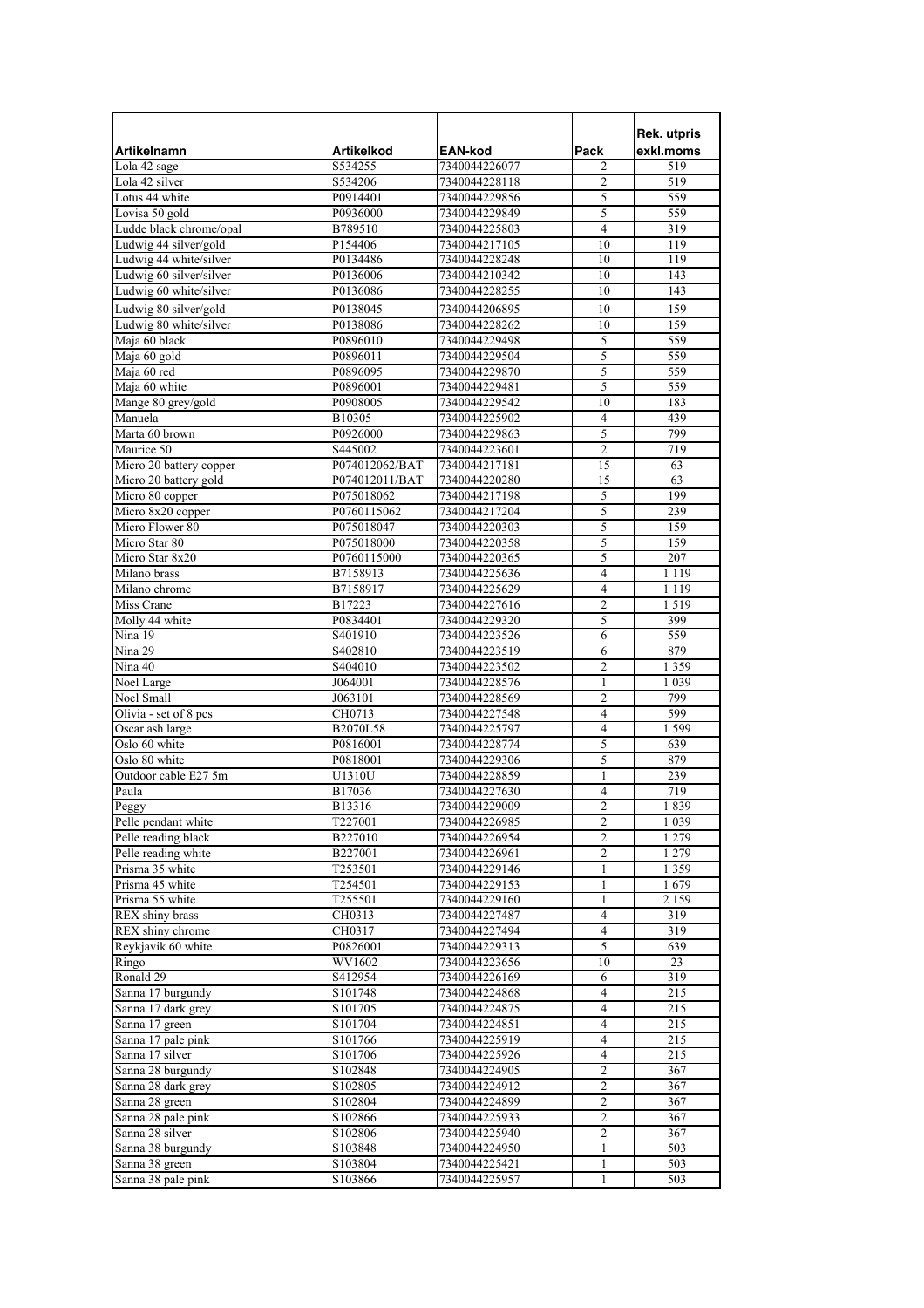|                                 |                       |                          |                | Rek. utpris       |
|---------------------------------|-----------------------|--------------------------|----------------|-------------------|
| Artikelnamn<br>Sanna 38 silver  | Artikelkod<br>S103806 | EAN-kod<br>7340044225964 | Pack<br>1      | exkl.moms<br>503  |
| Scarlett 40 red                 | S554095               | 7340044227197            | 1              | 399               |
| Sherman                         | B1148417              | 7340044225681            | 2              | 1 1 9 9           |
| Signe 60 white                  | P0996001              | 7340044230029            | 5              | 639               |
| Silvia 60 blue/silver           | P0346054              | 7340044223960            | 10             | 143               |
| Silvia 60 white/silver          | P0346086              | 7340044224004            | 10             | 143               |
| Sirius silver                   | F1412220              | 7340044220204            | 10             | 79                |
| Skina 80 blue/gold              | P0368054              | 7340044224011            | 10             | 159               |
| Skina 80 red/gold               | P0368095              | 7340044224042            | 10             | 159               |
| Skina 80 white/silver           | P0368086              | 7340044224066            | 10             | 159               |
| Sky large                       | T0055801              | 7340044228804            | 5              | 719               |
| Sky small                       | T0054001              | 7340044228811            | 5              | 583               |
| Sladdis E27 black               | $\overline{V0110}$    | 7340044221935            | $\overline{4}$ | 159               |
| Sladdis E27 gold                | V0213                 | 7340044221942            | $\overline{4}$ | 159               |
| Snöblomma 100 white             | P03010001             | 7340044229887            | 5              | 1 4 3 9           |
| Snöblomma 44 white              | P0304401              | 7340044226602            | 5              | 519               |
| Snöblomma 68 white              | P0306801              | 7340044222482            | 5              | 639               |
| Spin-it                         | B207201               | 7340044225841            | 4              | 239               |
| Spoon ceiling pendant           | HW0110                | 7340044227326            | $\mathbf{1}$   | $\frac{1}{5}$ 599 |
| Spoon floor                     | HW0210                | 7340044227333            | 1              | 4799              |
| Spoon table                     | HW0310                | 7340044227340            | 1              | $3\overline{199}$ |
| Sputnik top star                | P1002501              | 7340044230036            | 5              | 319               |
| Sputnik 15 white                | P0351501              | 7340044229986            | 20             | 159               |
| Sputnik 30 white                | P0353001              | 7340044229979            | 10             | 239               |
| Sputnik 60 black/white          | P0356010              | 7340044229955            | 5              | 399               |
| Sputnik 60 gold/white           | P0356012              | 7340044229962            | 5              | 399               |
| Sputnik 60 white                | P0356001              | 7340044222505            | 5              | 399               |
| Star                            | P1051300              | 7340044230081            | 10             | 119               |
| Stardust                        | J01245                | 7340044210274            | 5              | 319               |
| Stella 60 white                 | P042010               | 7391699099585            | 10             | 127               |
| Stella 80 white                 | P045010               | 7391699099608            | 10             | 167               |
| Stina 23 black                  | S072310               | 7340044229641            | 6              | 399               |
| Stina 23 sand                   | S072390               | 7340044229658            | 6              | 399               |
| Stina 23 white                  | S072301               | 7340044229665            | 6              | 399               |
| Stina 26 black                  | S072610               | 7340044229672            | 6              | 439               |
| Stina 26 sand                   | S072690               | 7340044229689            | 6              | 439               |
| Stina 26 white                  | S072601               | 7340044229696            | 6              | 439               |
| Stockholm 35 white              | P0973501              | 7340044230005            | 5              | 639               |
| Theo floor brass                | G1543012              | 7340044221904            | 1              | 319               |
| Theo table black                | B206110               | 7340044221874            | $\overline{4}$ | 159               |
| Theo table brass                | B206112               | 7340044221881            | $\overline{4}$ | 159               |
| Tilly 60 copper                 | P0876062              | 7340044229405            | 10             | 239               |
| Tilly 60 gold                   | P0876011              | 7340044229412            | 10             | 239               |
| Tilly 60 silver                 | P0876006              | 7340044229429            | 10             | 239               |
| Tindra large black              | J195810               | 7340044224417            | $\mathbf{1}$   | 1 3 5 9           |
| Tindra large gold               | J195811               | 7340044224424            | $\mathbf{1}$   | 1 359             |
| Tindra small black              | J193210               | 7340044224448            | 2              | 799               |
| Tindra small gold               | J193211               | 7340044224455            | 2              | 799               |
| Trana 40                        | S584021               | 7340044227234            | $\mathbf{1}$   | 439               |
| Twisted Micro 48 battery silver | P07704806/BAT         | 7340044224479            | 5              | 79                |
| Twisted Micro 80 silver         | P07808006             | 7340044224486            | 5              | 199               |
| Vilda pendant black             | T5853610              | 7340044226695            | 2              | 1599              |
| Vilda pendant natural           | T58536                | 7340044225889            | $\overline{2}$ | 1599              |
| Vintergatan 118 white           | P20511801             | 7340044224110            | 5              | 439               |
| Vintergatan 44 natural          | P2054400              | 7340044229511            | 10             | 127               |
| Vintergatan 44 white            | P2054401              | 7340044226442            | 10             | 127               |
| Vintergatan 60 natural          | P2056000              | 7340044229528            | 10             | 151               |
| Vintergatan 60 white            | P2056001              | 7340044222222            | 10             | 151               |
| Vintergatan 80 natural          | P2058000              | 7340044229535            | 10             | 215               |
| Vintergatan 80 white            | P2058001              | 7340044222239            | 5              | 215               |
| Winston                         | J502320               | 7340044226176            | 5              | 519               |
| Woody                           | B15766                | 7340044227623            | $\overline{c}$ | 559               |